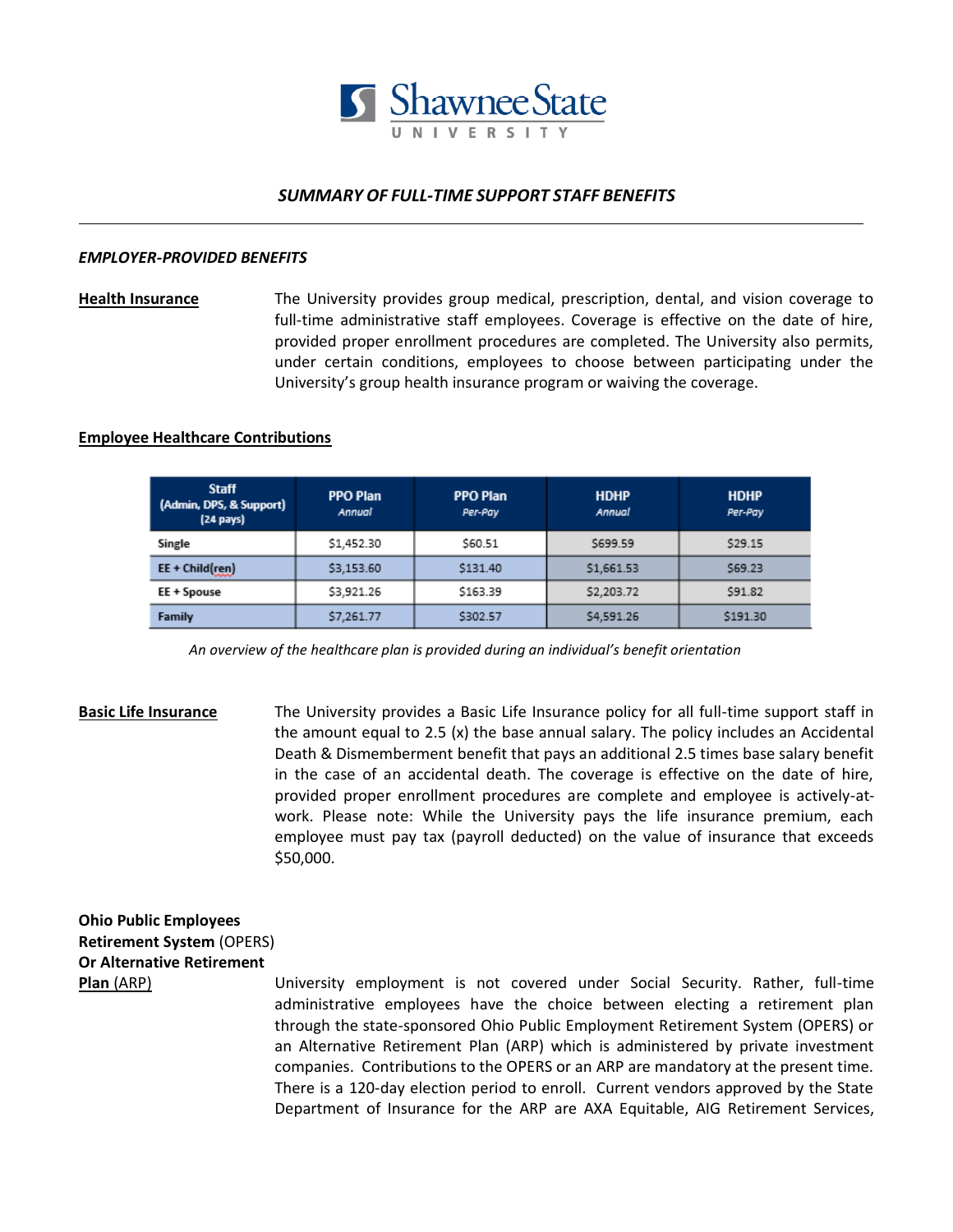TIAA, and Voya (subject to change). Current employee and employer contribution rates are shown below.

| Effective 7/1/17             | <b>OPERS State Retirement</b> | <b>Alternative Retirement</b><br>Plan |
|------------------------------|-------------------------------|---------------------------------------|
| <b>Employee Contribution</b> | 10.00%                        | 10.00%                                |
| <b>SSU Retirement</b>        | 14.00%                        | 11.56%                                |
| <b>Contribution</b>          |                               |                                       |
| <b>OPERS Mitigating Rate</b> |                               | 2.44%                                 |

- **Sick leave** Full-time support staff employees are granted 120 hours of sick leave per year, accrued at 4.62 hours per pay period. Employees may transfer into his/her University sick leave account any accumulated, documented, and verified sick leave balance that has been accumulated in the public service in the State of Ohio, provided that his/her re-employment takes place within ten (10) years of the date on which the employee was last terminated from public service. This is not applicable to employees on temporary contracts.
- **Vacation leave** Full-time support staff employees accrue vacation hours beginning at 7 days per year (2.15 hours per pay period). Article 9 of the CWA agreement provides for graduated accruals based upon years of continuous service with the University. This is not applicable to employees on temporary contracts.
- Personal Day **Bargaining unit employees who regularly work thirty-two (32) hours per week, who** have completed their new-hire probationary period shall be granted one (1) day of paid personal leave per contract year. This is not applicable to employees on temporary contracts.
- **Tuition Waiver** The University provides fee waivers to employees, their spouses, and dependent children (24 years of age or younger). Employees may take up to two courses not to exceed 6 credit hours per semester. Spouses and children have a maximum allowance of 160 semester hours, 240 quarter hours, or the equivalent combination of quarter and semester hours. Enrollment follows our regular registration process that is available to the general student body. This is not applicable to employees on temporary contracts.
- **Athletic Center** Membership to the Sports Center is FREE for active full time employees and immediate family members. (Spouse and dependent children age 14 and older)
- Health Clinic **Employees may utilize the University Health Clinic as needed for the payment of \$20** per visit. These payments will be processed through payroll deduction and employees will be required to complete a payroll deduction authorization form at the time the services are rendered.

*DISCLAIMER: The above information is intended solely as a summary and should not be construed as a guarantee of a specific benefit. University provided benefits are subject to change according to appropriate labor agreement revisions, Board of Trustee policies, or legislative/regulatory changes in law.*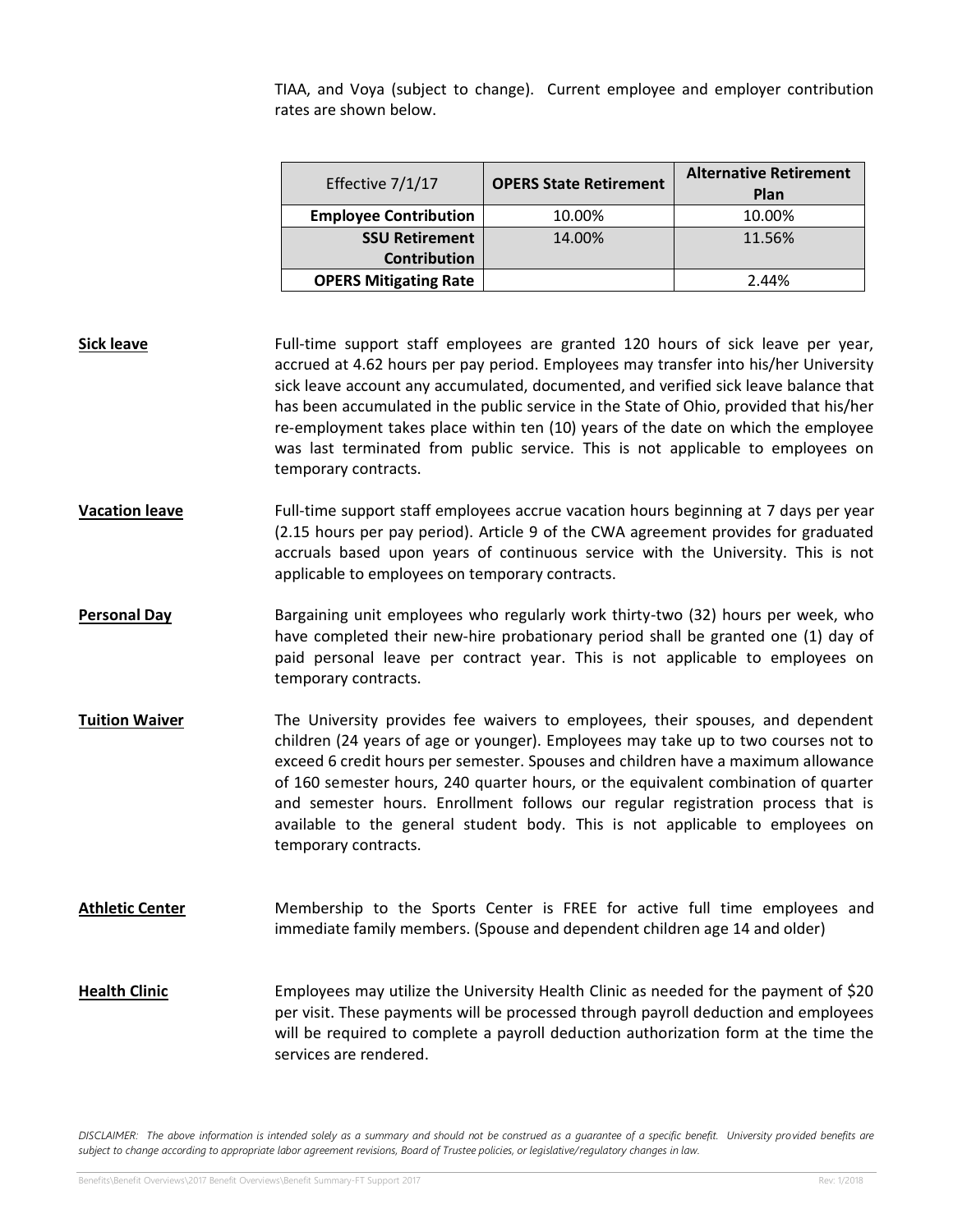| Library                       | Our Library is available to you and your family members during their normal operating<br>hours.                                                                                                                                                                                                                                      |
|-------------------------------|--------------------------------------------------------------------------------------------------------------------------------------------------------------------------------------------------------------------------------------------------------------------------------------------------------------------------------------|
| <b>Parking</b>                | Off-street parking and/or designated faculty & staff parking is free at the present<br>time. Entrance to the faculty & staff parking lot is on Bond Street (next to Massie Hall<br>& the Advanced Technology Center). A key to access the restricted faculty and staff<br>parking lot can be obtained in the Human Resources Office. |
| <b>Direct Deposit/PayCard</b> | University employees are paid on a biweekly basis. For your convenience, you may<br>have your paycheck direct deposited to any bank of your choice or you may have your<br>pay deposited to the U.S. Bank PayCard.                                                                                                                   |
| <b>Safety &amp; Security</b>  | For campus safety and security information please refer to www.shawnee.edu.<br>Under Offices, select Public Safety. Under Important Links, located on the left side of<br>the page, click "Campus Security and Fire Safety Report (PDF)."                                                                                            |

### *VOLUNTARY BENEFITS*

### **Supplemental**

**Retirement Annuities** Employees can set aside additional retirement savings on a pre or post tax basis through a qualified Annuity (403(b) plan) or Deferred Compensation (457b) plan. Voluntary contributions are payroll deducted. Interested employees must sign a Salary Reduction Agreement and contact one of the following vendors:

| 403(b) Plan<br><b>AIG Retirement Services</b> |                                   | VOYA        |
|-----------------------------------------------|-----------------------------------|-------------|
|                                               | AXA-Equitable                     | <b>TIAA</b> |
|                                               |                                   |             |
| 457 Plan                                      | <b>AIG Retirement Services</b>    | VOYA        |
|                                               | AXA-Equitable                     | <b>TIAA</b> |
|                                               | <b>Ohio Deferred Compensation</b> |             |

- **Flexible Spending Account** This voluntary benefit allows employees who elect the PPO Plan to set aside money on a tax-free basis to be used for out-of-pocket medical expenses. Enrollment is offered upon hire or during an annual Open Enrollment period. Limited purpose (LPFSA) and Dependent Care flexible spending (DCFSA) accounts are also offered to employees who elected the HDHP plan.
- **Health Savings Account** The health savings account (HSA) is available to employees who elect the High Deductible Health Plan (PPO with HSA option). The money in this account is tax exempt, belongs to you and can be used to pay or reimburse for certain medical expenses. For 2020, Shawnee State will make an employer contribution into the HSA account for all employee groups as follows: \$500 for employees with Single coverage, \$800 for employees with Employee +1 coverage, and \$1000 for employees with Family coverage.

*DISCLAIMER: The above information is intended solely as a summary and should not be construed as a guarantee of a specific benefit. University provided benefits are subject to change according to appropriate labor agreement revisions, Board of Trustee policies, or legislative/regulatory changes in law.*